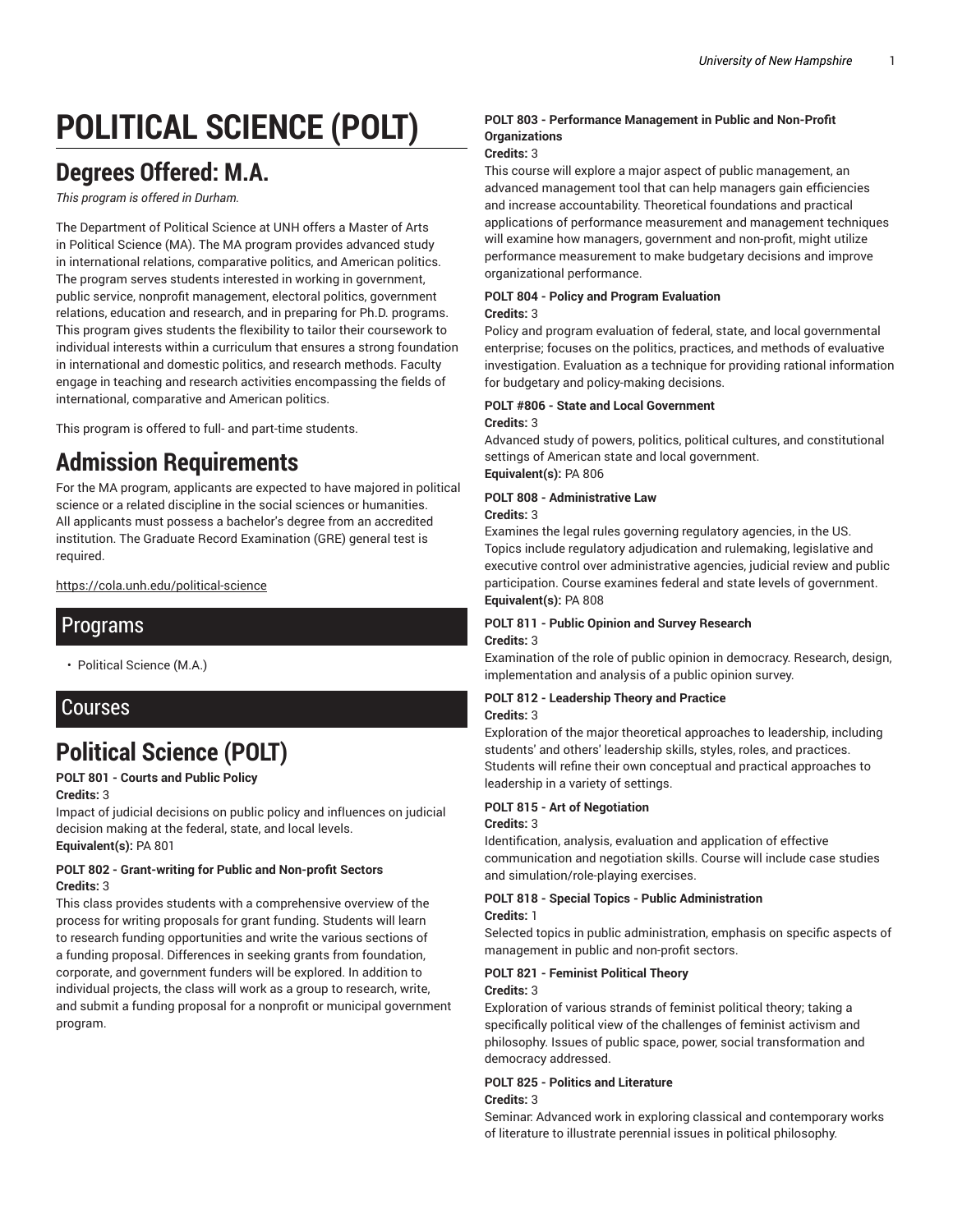#### **POLT 840 - States and Societies in the Middle East Credits:** 3

This seminar explores the comparative politics of selected countries and conflicts in the contemporary Middle East and North Africa. We focus on understanding the causes and consequences of popular uprisings, civil wars, and protracted conflicts. The class is taught through discussion, with students taking active, participatory roles. Themes include changing forms of governance, changing practices of warfare, gender and minority rights, economic and environmental problems, protest and activism, state-society relations, and migration and refugees. Students read memoir, journalistic accounts, and theoretical articles in comparative politics to understand important developments. Specific country and issue cases change each year; recent seminars have addressed Israel-Palestine, Syria, Egypt, Iran, and Iraq. Writing, reading, and discussion intensive class. Designed as follow-on course to POLT 559, Comparative Politics of the Middle East, counts as capstone course for the Middle East Minor.

#### **POLT 842 - Politics of Afghanistan, Pakistan, and India Credits:** 4

Afghanistan, Pakistan, and India are strategically important states and potential flashpoints of conflict. Nuclear neighbors, India and Pakistan have been in conflict for 70 years while Afghanistan remains internally unstable. The politics of these countries are also intimately involved with each other. The class will focus both on the internal politics of these states and their foreign relations with each other and the United States. Students will develop expertise in a crucial world region.

#### **POLT 848 - Food and Wine Politics**

#### **Credits:** 3

This course investigates the evolution of wine and foods politics over the past few decades. Food and wine politics provides a lens through which to analyze contrasting perspectives on production, markets, quality, consumer preferences, health, and safety. This course draws upon texts from economic history, political economy, economic sociology, and public policy to shed light on the differences and similarities in political and market organization across Europe, the United States, and emerging market economies. The first half of the course will focus on wine politics and the second half of the course will focus on food politics.

#### **POLT 850 - Politics of Poverty**

#### **Credits:** 3

Why are some countries rich while others are so poor? This course answers this question by examining several theories of economic development: political culture, modernization, dependency, regime types, urban bias, rent-seeking institutions, and international aid. The immediate goal of this course is for students to understand the causes of international inequality in the distribution of wealth. Students also improve their ability to evaluate theoretical arguments and empirical evidence critically, and develop reading and writing skills.

#### **POLT 851 - Comparative Environmental Politics and Policy Credits:** 3

Environmental politics and policy across national boundaries and at different levels of governance. Comparisons of the U.S. and European Union environmental policies to build a foundation for comparisons across national boundaries and sub-national authorities. Students improve their understanding of how and why comparative methods are used to gain insight into politics and policymaking. Central concepts and debates addressed include the roles of expertise, sustainability, precautionary principle, the use of market mechanisms in policy, environmental justice, policy devolution and flexibility, environmental performance assessment, NGO roles, activism, and social movements. Using a range of theoretical approaches and historical and contemporary events and case studies, students will evaluate the claims and explanatory power of various concepts and theories. Includes ethical issues emerging from the theory and practice of environmental politics.

#### **POLT 860 - Theories of International Relations Credits:** 3

Theoretical approaches of international politics, international organization, and international political economy with particular emphasis on systems theories, domestic determinants of foreign policy, and theories of decision making.

#### **POLT 862 - International Political Economy Credits:** 3

This course has been designed to introduce advanced undergraduates and graduate students to the current theoretical discussions in international political economy. The course analyzes the development of current international economic regimes, as well as looks at systemic theories (interdependence, hegemonic stability), domestic determinants (bureaucratic, interest group) and decision-making theories (rational choice). By monitoring current economic and political news, students are challenged to apply these ideas to explain the current problems in political economy.

## **POLT 865 - Security Intelligence Study**

#### **Credits:** 3

The goal of the Security Intelligence Study course is to provide an opportunity for students to apply research and analysis models used by intelligence professionals to a real world problem. Using unclassified public sources, students research and present an analytical product to help limit risk for a government decision maker. Participants learn about and use publicly available data and intelligence analysis models.

#### **POLT 878 - International Organization Credits:** 3

This course is about cooperation at the international level. With a focus on international organizations, we examine what roles international institutions (both IGOs and NGOs) play in global governance and their effects in various issue areas. We examine their historical origins, functions, and the international and domestic political forces that impact their effectiveness. The course also considers the role of international organizations on world order including conflict resolution, peacekeeping, development, and human rights.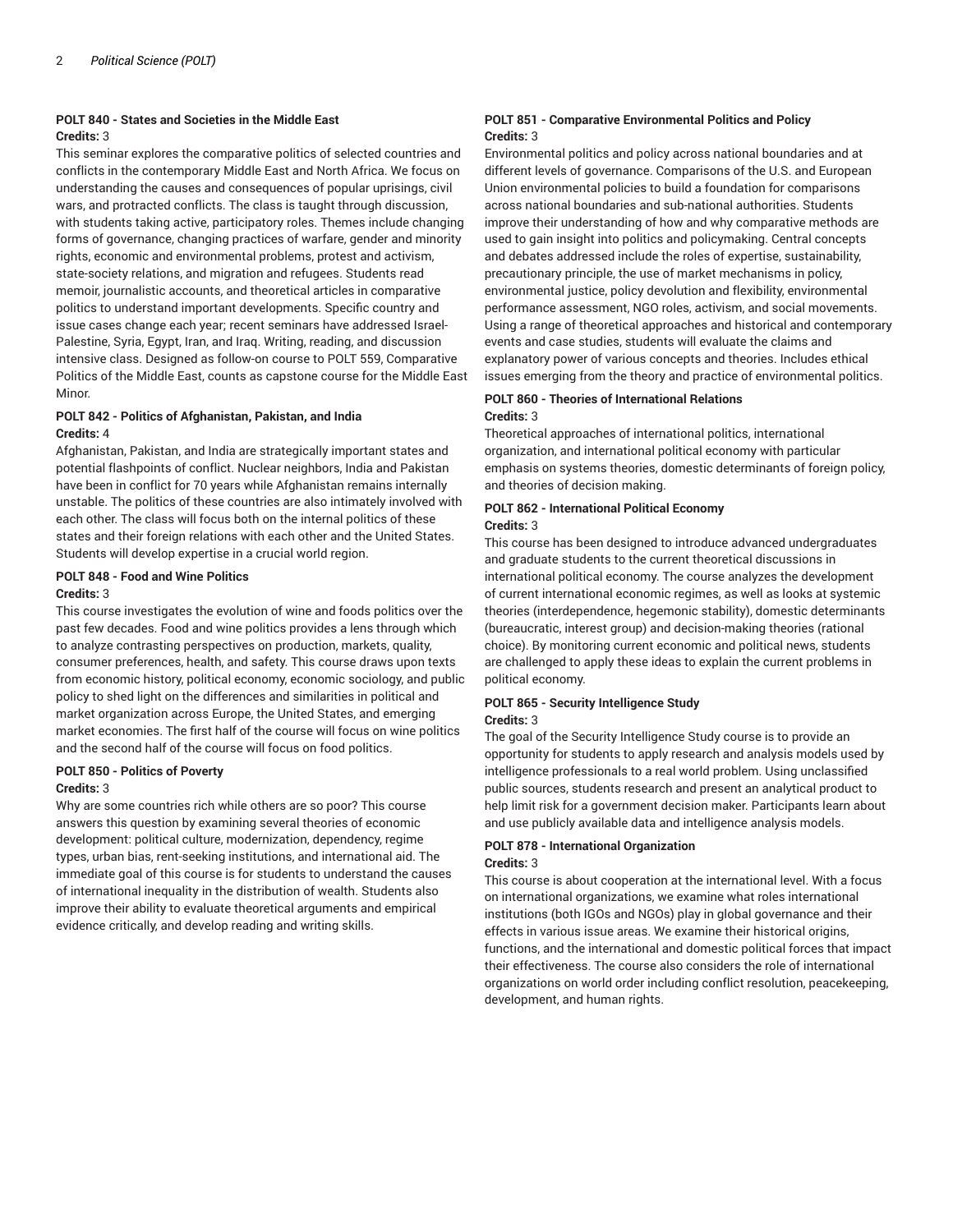#### **POLT 880 - International Environmental Politics, Policy, and Law Credits:** 3

Explores international/global environmental politics and policymaking, multilateral negotiations, the role of science and technology in policymaking, state capacity, the making of international law, implementation, and compliance. Other issues include climate control, marine pollution, long-range air pollution, United States leadership in the global political arena, North-South divisions in global politics, environmental justice, sustainable development, and the role of the United Nations and other international organizations.

#### **POLT 897B - Seminar in American Politics**

#### **Credits:** 3

Advanced analysis and individual research.

#### **POLT 897C - Seminar in Comparative Politics Credits:** 3

Advanced analysis focusing on government and politics in foreign nations or regions. Areas of interest may include: constitutional structures, political parties and interest groups, legislatures, bureaucracy, and public policy. Topics address such concerns as: religion and politics, patterns of economic development, ethnic strife, and political leadership.

#### **POLT 897E - Seminar in International Politics Credits:** 3

Advanced analysis focusing on problems of theory and contemporary issues in international politics. Areas of interest may include: democratic norms in international relations, NATO expansion and European security, the peace process in the Middle East, etc. See department listings for semester offerings.

#### **POLT 897F - Seminar in Public Administration Credits:** 3

Advanced analysis and individual research, including opportunities for direct observation of governmental administration.

#### **POLT 897I - Seminar in Political Thought**

#### **Credits:** 3

Advanced treatment and individual research.

#### **POLT 898B - Seminar in American Politics Credits:** 3

Advanced analysis and individual research.

### **POLT 898C - Seminar in Comparative Politics**

#### **Credits:** 3

Advanced analysis focusing on government and politics in foreign nations or regions. Areas of interest may include: constitutional structures, political parties and interest groups, legislatures, bureaucracy, and public policy. Topics address such concerns as: religion and politics, patterns of economic development, ethnic strife, and political leadership.

#### **POLT 898E - Seminar in International Politics Credits:** 3

Advanced analysis focusing on problems of theory and contemporary issues in international politics. Areas of interest may include: democratic norms in international relations, NATO expansion and European security, the peace process in the Middle East, etc. See department listings for semester offerings.

#### **POLT 898F - Seminar in Public Administration Credits:** 3

Advanced analysis and individual research, including opportunities for direct observation of governmental administration.

#### **POLT 898I - Seminar in Political Thought**

#### **Credits:** 3

Advanced treatment and individual research.

#### **POLT 899 - Master's Thesis Credits:** 3-6

Each student carries out original research that culminates in a master's thesis. Permission required. Cr/F.

**Repeat Rule:** May be repeated for a maximum of 6 credits.

#### **POLT 900 - Political Science Pro-Seminar Credits:** 3

Familiarizes students with political science as a profession. Briefly surveys the scope of the discipline in terms of the substantive fields and methodological approaches. Examines the logic of research design and explores diverse methods of inquiry (e.g., archival, experimental, case study, comparative analysis, field study, survey, etc.), including the process of generating a presentable research paper. **Equivalent(s):** POLT 910

#### **POLT 905 - Introduction to Statistical Analysis Credits:** 3

Quantitative research, design and analysis methodology, and techniques for political science and public policy and administration. **Equivalent(s):** PA 905

#### **POLT 906 - Foundations and Theories of Public Administration Credits:** 3

Introduction to essential aspects of public and non-profit administration. Critical concepts and theoretical bases; operational nature of public and non-profit administration; contributions of key scholars and practitioners to the study and understanding of public and non-profit administration.

#### **POLT 907 - Legal and Policy-Making Environment on Public and Non-Profit Sectors**

#### **Credits:** 3

Though the use of case studies, analysis and assessment of legal, institutional, social, political and economic settings within public and non-profit sectors.

#### **POLT 908A - Capstone in Public Administration**

**Credits:** 3

In-Service.

#### **POLT 908B - Capstone in Public Administration**

**Credits:** 6

Pre-Service.

#### **POLT 909 - Organization and Management in Public and Non-profit Sectors**

#### **Credits:** 3

Introduction to key actors, theories, and concepts in the fields of organizational theory and behavior.

#### **POLT 911 - Public Management Techniques**

#### **Credits:** 3

Introduction to analytic decision-making and planning techniques applicable to public sector management.

#### **POLT 912 - Human Resource Management in Public and Non-profit Sectors**

#### **Credits:** 3

Examination of the administration, politics, and strategies of effective public human resource management. **Equivalent(s):** POLT 810